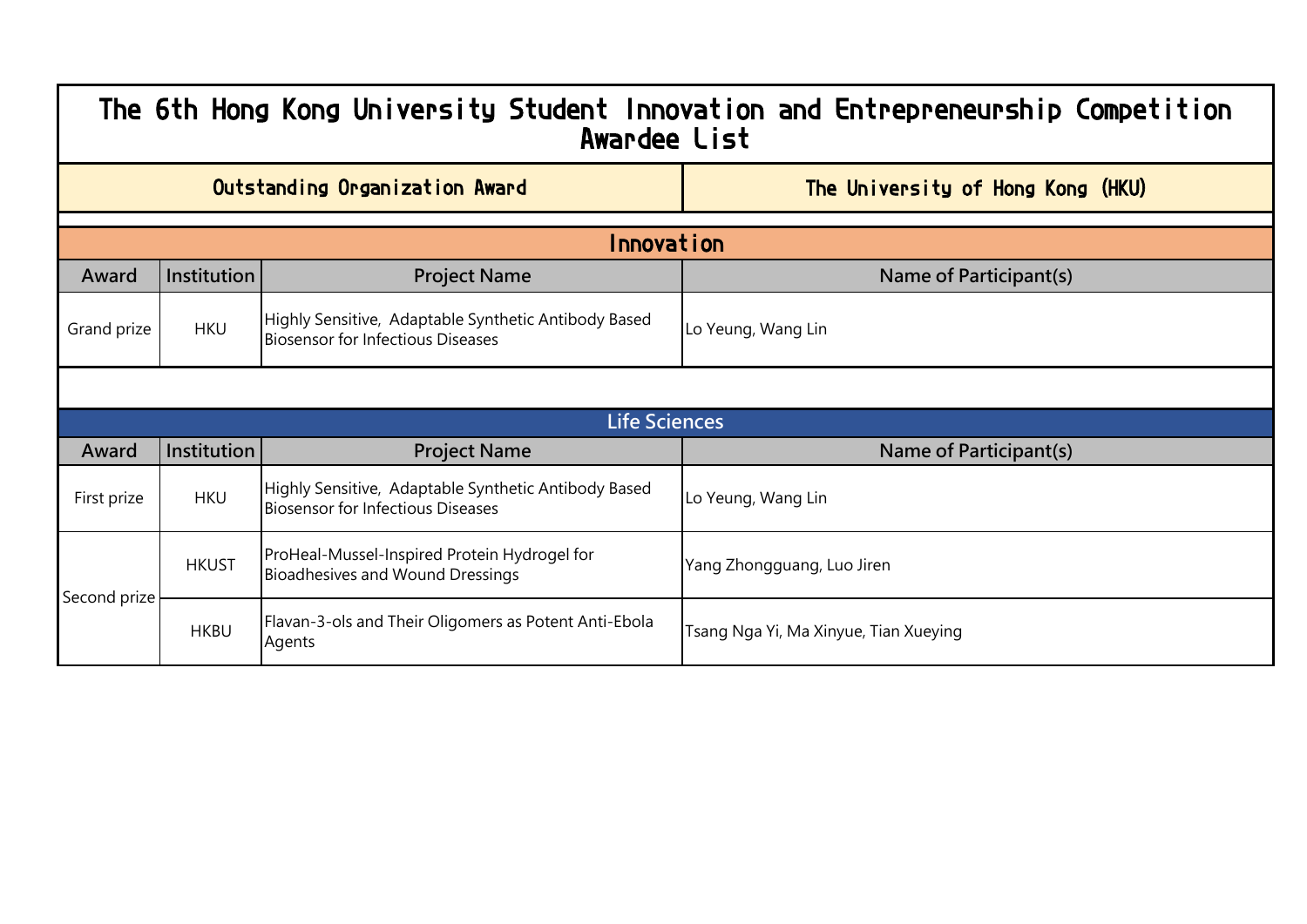| Thrid prize | <b>HKU</b>  | A Droplet Microfluidics-based Approach for Screening<br>and Development of New RNA Fluorogenic Aptamer                                               | Guo Wei, Zhang Yage                   |
|-------------|-------------|------------------------------------------------------------------------------------------------------------------------------------------------------|---------------------------------------|
|             | <b>CUHK</b> | Optical activation of TrkB signaling                                                                                                                 | Huang Peiyuan                         |
|             | <b>HKU</b>  | 3D Multicellular Cancer Microenvironment Platform for<br>High-Throughput Personalized Drug Screening - Acute<br>Myeloid Leukemia (AML) as an Example | Cheung Hoi Lam                        |
| Merit Award | <b>CUHK</b> | Identification of potential inhibitors against COVID-19<br>from clinically approved drugs by structure-based virtual<br>screening                    | Luo Zhiyuan                           |
|             | <b>HKU</b>  | Differences between 2D versus 3D cultures of<br>nasopharyngeal carcinoma and establishment of 3D<br>tumor drug screening platform                    | Yi Canhui                             |
|             | <b>HKU</b>  | EPSC-based protein factory                                                                                                                           | Li Zhuoxuan                           |
|             | <b>CUHK</b> | Portable Microscope System for Real-Time Aerosol<br>Measurement                                                                                      | Gu songyun, Chen Bingxu, Lai Hua Heng |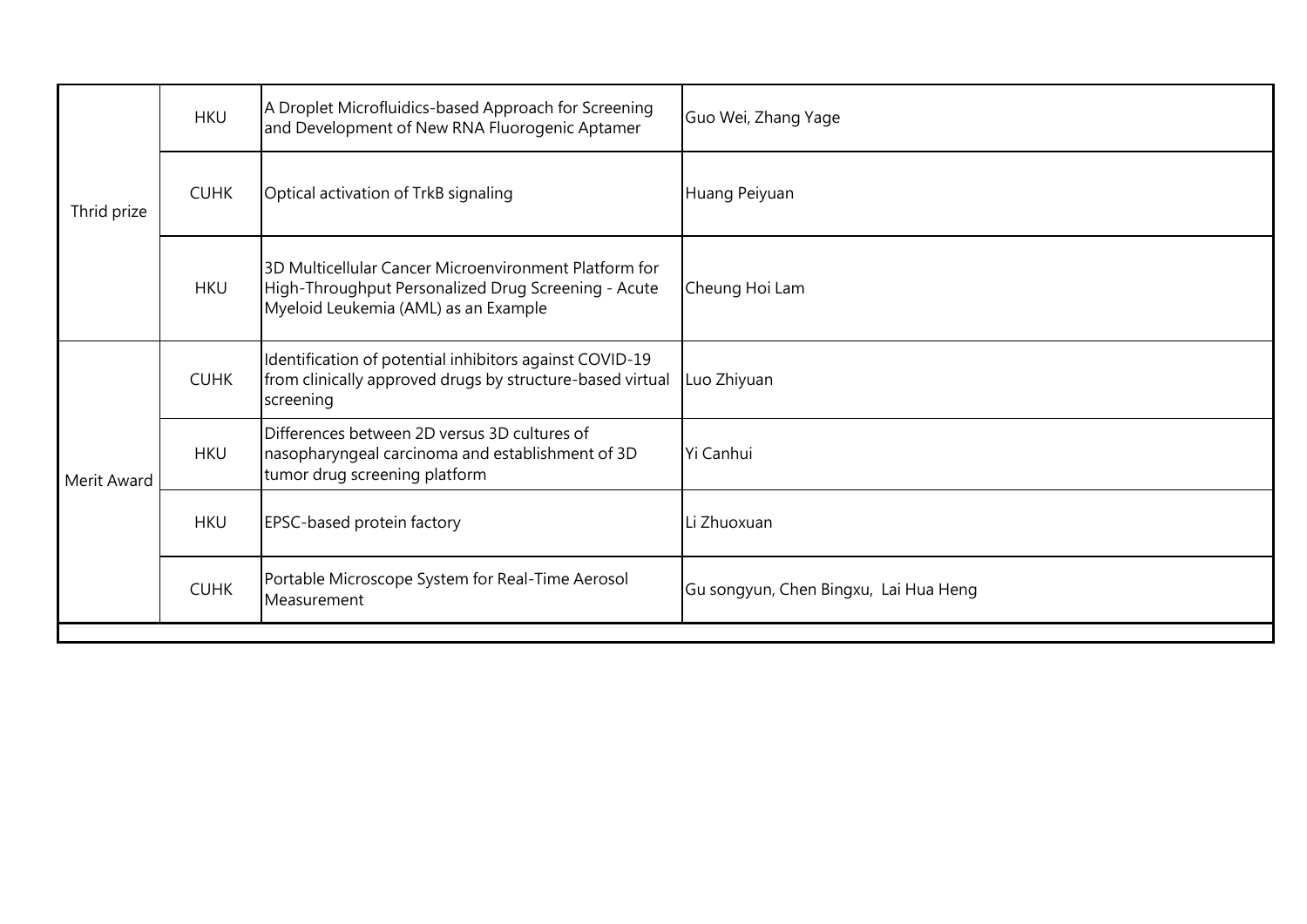| Energy, Environmental & Chemical Engineering |              |                                                                                                                                                        |                                                        |
|----------------------------------------------|--------------|--------------------------------------------------------------------------------------------------------------------------------------------------------|--------------------------------------------------------|
| Award                                        | Institution  | <b>Project Name</b>                                                                                                                                    | Name of Participant(s)                                 |
| First prize                                  | <b>CUHK</b>  | Developing a High-resolution Emission Inventory Tool for<br>Low-Carbon City Management Using Hybrid Method - A<br>Pilot Test in High-density Hong Kong | Cai Meng                                               |
| Second prize                                 | <b>HKU</b>   | Automatic microplastics detector by deep learning<br>assisted digital holography                                                                       | Zhu Yanmin                                             |
|                                              | <b>HKU</b>   | Load Forecasting for unit commitment with renewable<br>energy integration                                                                              | Cheng Yau Chung                                        |
|                                              | <b>HKUST</b> | Smart Air Purifier for Waste Gas Remediation                                                                                                           | Lam Dick Shun Hang, Chen Long Feng                     |
| Thrid prize                                  | <b>CUHK</b>  | Annealing of strontium titanate based thermoelectric<br>materials by graphite mechanistic analysis by<br>spectroscopic and chromatographic techniques  | Li Haoran                                              |
| Merit Award                                  | <b>HKUST</b> | Corntainer                                                                                                                                             | Wong Wai Yin, Lam Hang Yin                             |
|                                              | PolyU        | Modifications on Ultraviolet Water Purifier                                                                                                            | Suen Ching Yau, Lee Ka Sin, Lam Chung Ling, Lai Tsz To |
|                                              |              |                                                                                                                                                        |                                                        |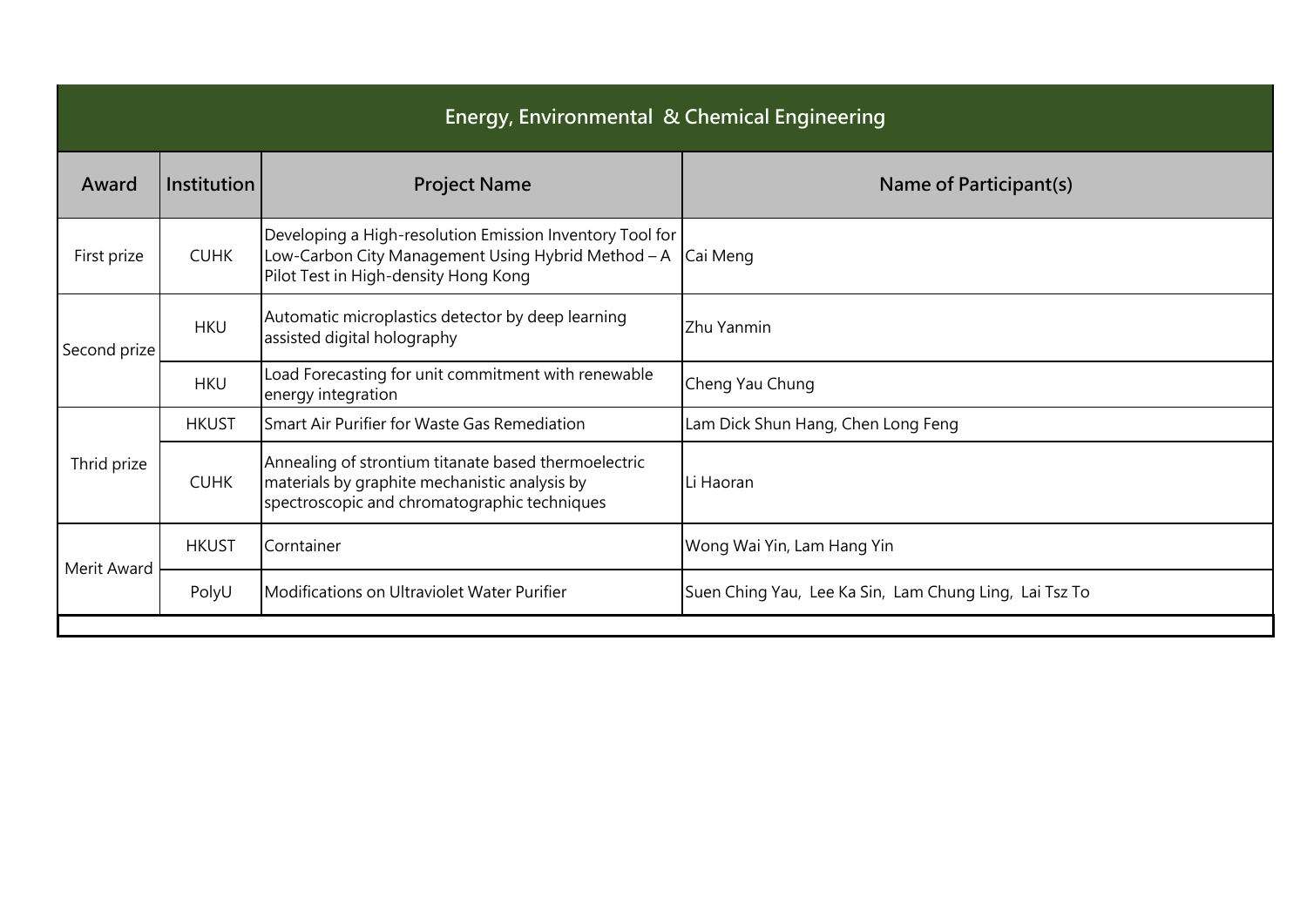| <b>Information Technology</b> |              |                                                                                                                                                 |                                                                  |
|-------------------------------|--------------|-------------------------------------------------------------------------------------------------------------------------------------------------|------------------------------------------------------------------|
| Award                         | Institution  | <b>Project Name</b>                                                                                                                             | Name of Participant(s)                                           |
| First prize                   | <b>HKU</b>   | Ai Hand washing                                                                                                                                 | Kong Chung To, Chen Wei, Jiang Yanging                           |
| Second prize                  | <b>HKUST</b> | Deep Learning Technology for Dyslexia Pre-screening                                                                                             | Fung Ka Yan, Fung Kwong Chiu                                     |
|                               | PolyU        | Habits log                                                                                                                                      | Chiu Yuk Man, Lai Tung Yan, Lui Wing Lam, Yan Yu Kan             |
|                               | PolyU        | Automatic physical fatigue assessment for construction<br>workers based on computer vision                                                      | Yu Yantao, Yang Xincong                                          |
| Thrid prize                   | IVE(ShaTin)  | SIGNGHAT - an Al Powered Sign Language Translator                                                                                               | Ng Yee Ching, Chan Ngai Chin, Wan Tsz Hin                        |
|                               |              | VTC(SHAPE) Portable AI Runner Training System                                                                                                   | Li Yiu Long, Chung Wai Shing                                     |
| Merit Award                   | <b>HKUST</b> | Design of a Lo-Ra based scheduled path-planning<br>associated with delivery vessel to infrastructure<br>communication for a floating city model | Lee Chun On Alisdair                                             |
|                               | <b>HKUST</b> | Acouband                                                                                                                                        | Kirill Shatilov, Nikolay Lyapunov, Wong Tat Hang                 |
| Merit Award                   | IVE(ShaTin)  | ImmersiveKit - A Portable AR / VR Development<br>Framework                                                                                      | Chow Cheuk Hang, Tsui Lap Wai, Chan Chak Fung,<br>Yip Hoi Chun   |
|                               | IVE(ShaTin)  | Incident Reporting App with Automation                                                                                                          | Fung Matthew Tze Ken, Wong Tsz Hang, Li Ming Yao,<br>Ng Chi Pong |
|                               |              |                                                                                                                                                 |                                                                  |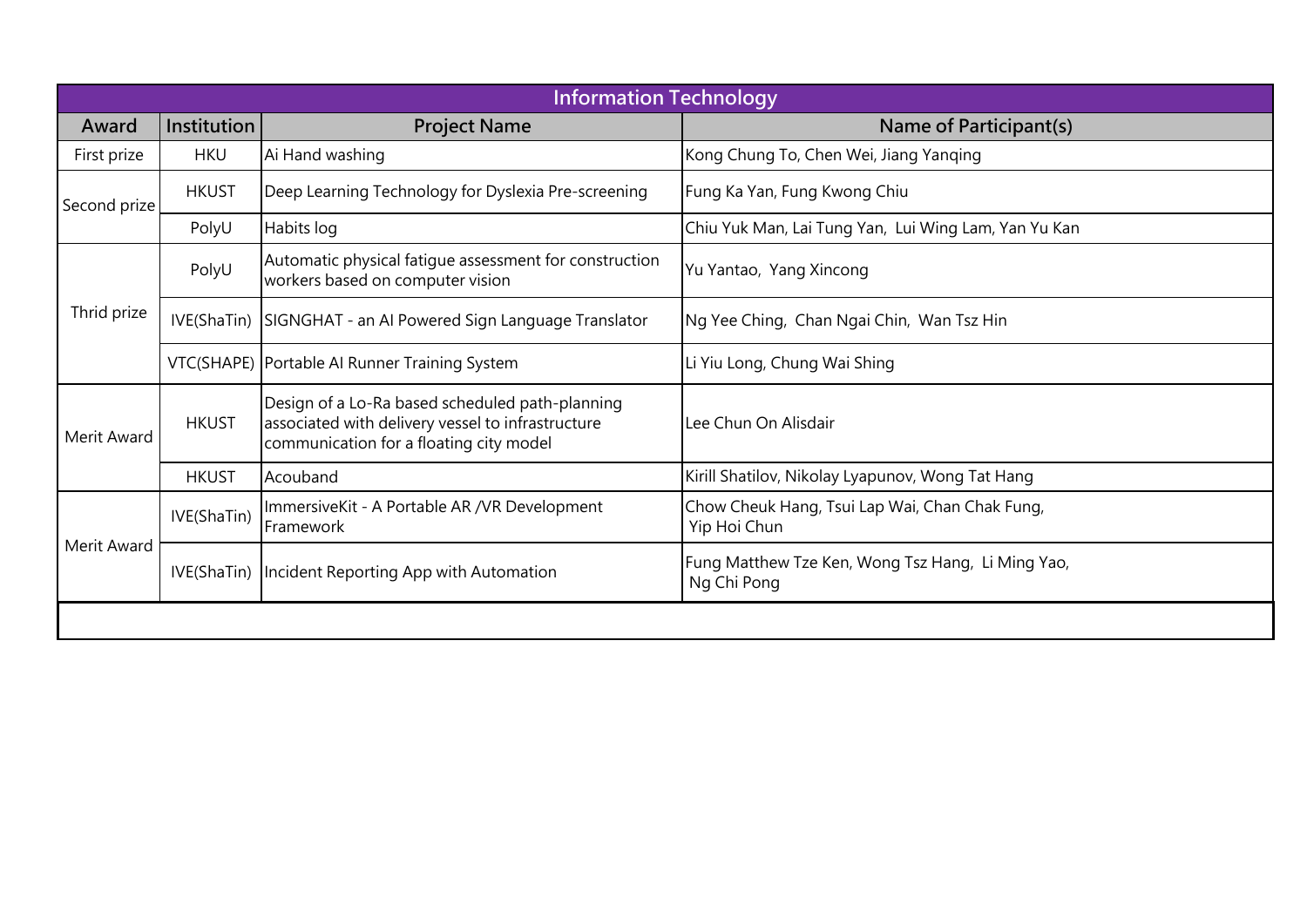|              | Math. & Phy. / Mechanics & Control Systems |                                                                                                                                                      |                                                                                             |  |  |
|--------------|--------------------------------------------|------------------------------------------------------------------------------------------------------------------------------------------------------|---------------------------------------------------------------------------------------------|--|--|
| Award        | Institution                                | <b>Project Name</b>                                                                                                                                  | Name of Participant(s)                                                                      |  |  |
| First prize  | <b>HKU</b>                                 | A Study of Electro-coalescence of Non-wetting Droplets<br>and Their Application                                                                      | Zhang Yage, Yang Chen Tianyi, Guo Wei                                                       |  |  |
| Second prize | CityU                                      | The Human Next-generation Light Source: A White<br>Random Laser                                                                                      | Chen Bo Han, Chen Ying Teng                                                                 |  |  |
|              | <b>HKU</b>                                 | Fast swimming robotic fish for underwater exploration                                                                                                | Liu Qimeng, Shen Zhong                                                                      |  |  |
| Thrid prize  | <b>CUHK</b>                                | Detecting multi-temporal land cover change and land<br>surface temperature in Pearl River Delta by adopting local Wang Ran, Cai Meng<br>climate zone |                                                                                             |  |  |
|              | <b>CUHK</b>                                | Modularized ROV                                                                                                                                      | Kwok Chun Keung                                                                             |  |  |
| Merit Award  | PolyU                                      | Relationship between Step Length and Step Frequency in<br>100m Sprinting of World-class Male Sprinters                                               | Yip Man Fung                                                                                |  |  |
|              | <b>HKOU</b>                                | Device for Filtering Harmful Gas Emission from Building<br>Roof                                                                                      | Tai Kwan Ting, Chu Wing Hong, Liu Ming Kai                                                  |  |  |
| Merit Award  | <b>HKUST</b>                               | A low power, efficient, and intelligent wristband to<br>monitor body temperature and track location without<br><b>GPS</b>                            | AMJADIAN Mohammadreza, GALLIGAN Patrick Ryan, Li Yuyin, Tse Wai Ming<br>Vivien, Chan Ho Him |  |  |
|              |                                            |                                                                                                                                                      |                                                                                             |  |  |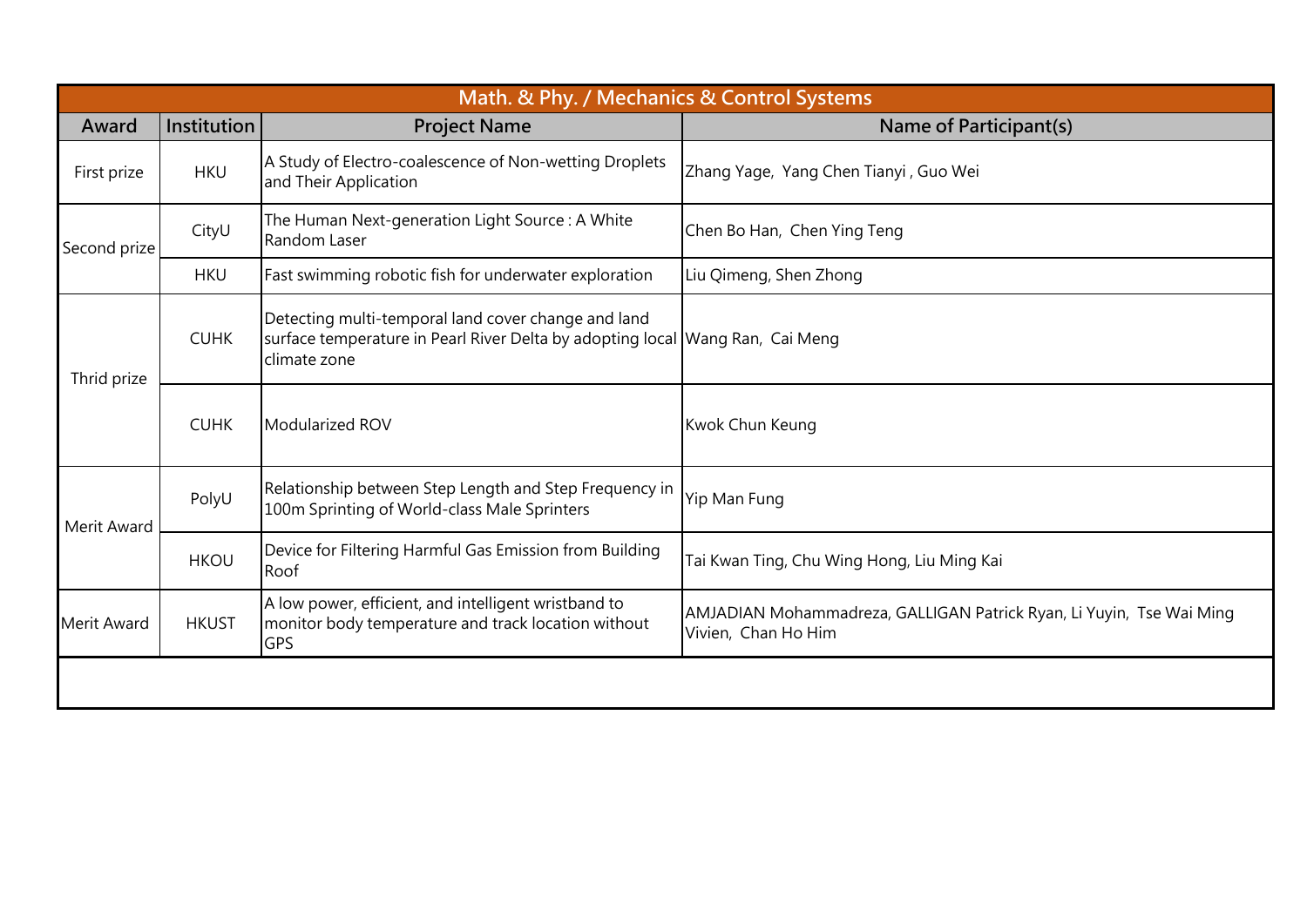| Entrepreneurship |              |                                                                                       |                                                                                  |
|------------------|--------------|---------------------------------------------------------------------------------------|----------------------------------------------------------------------------------|
| Award            | Institution  | <b>Project Name</b>                                                                   | Name of Participant(s)                                                           |
| Grand prize      | <b>CUHK</b>  | LaSense Ultra-sensitive Gas Sensing and Control system                                | Xu Ke, Shi Chao, Prof. Ren Wei                                                   |
|                  |              |                                                                                       |                                                                                  |
|                  |              | <b>Entrepreneurship Proposal</b>                                                      |                                                                                  |
| Award            | Institution  | <b>Project Name</b>                                                                   | Name of Participant(s)                                                           |
| First prize      | <b>CUHK</b>  | Dr. Body                                                                              | Ma Chun Hung, Xu Zhenda                                                          |
|                  | <b>HKU</b>   | ReBot - Rehabilitation robot                                                          | Yu Zekun, Xue Zian, Zhang Xinyi, Li Ziwei, Li Yang, Zhao Xinqi                   |
| Second prize     | <b>HKOU</b>  | Hongikongers                                                                          | Kuok Yuen Haang, Leung Chiu Kei, Au Hoi Ching                                    |
|                  | <b>HKUST</b> | <b>Smart Exterior-Wall Painting Robot</b>                                             | Xuan Junpeng, Ling Chuanyu, Li Longchang,<br>Du Kenan, Zhang Tianjia, Zeng Kuang |
|                  | <b>HKUST</b> | SecureNet: A Novel Digital Solution to On-campus<br>Security                          | Ni Xiaoyuan, Yu Xinying, Xiang Yaohong,<br>Song Sizhe                            |
|                  | CityU        | AquaBox                                                                               | Cheung Ho Lam, Lai Pui Ka Bettina                                                |
| Thrid prize      | <b>HKU</b>   | Innovative Engineering Data Manipulation &<br><b>Administration Terminal - ledmat</b> | Liu Yang, Liu Shiyi, Cai Zengquan                                                |
|                  | <b>HKBU</b>  | Precise Medicine Engine                                                               | Lyu Jiayou, Liu Yeiwei, Ma Xuedi                                                 |
|                  | CityU        | Academic Accelerator                                                                  | Chen Ying Teng                                                                   |
|                  | CityU        | Bambambam                                                                             | Wong Kang Yue Enneth, Shek Hoi Ying                                              |
| Merit Award      | <b>HKBU</b>  | Dancing Rain                                                                          | Lin Zemao                                                                        |
|                  | CityU        | Aggregate                                                                             | Tung Siu Leung, Ng Chak Yi                                                       |
|                  |              |                                                                                       |                                                                                  |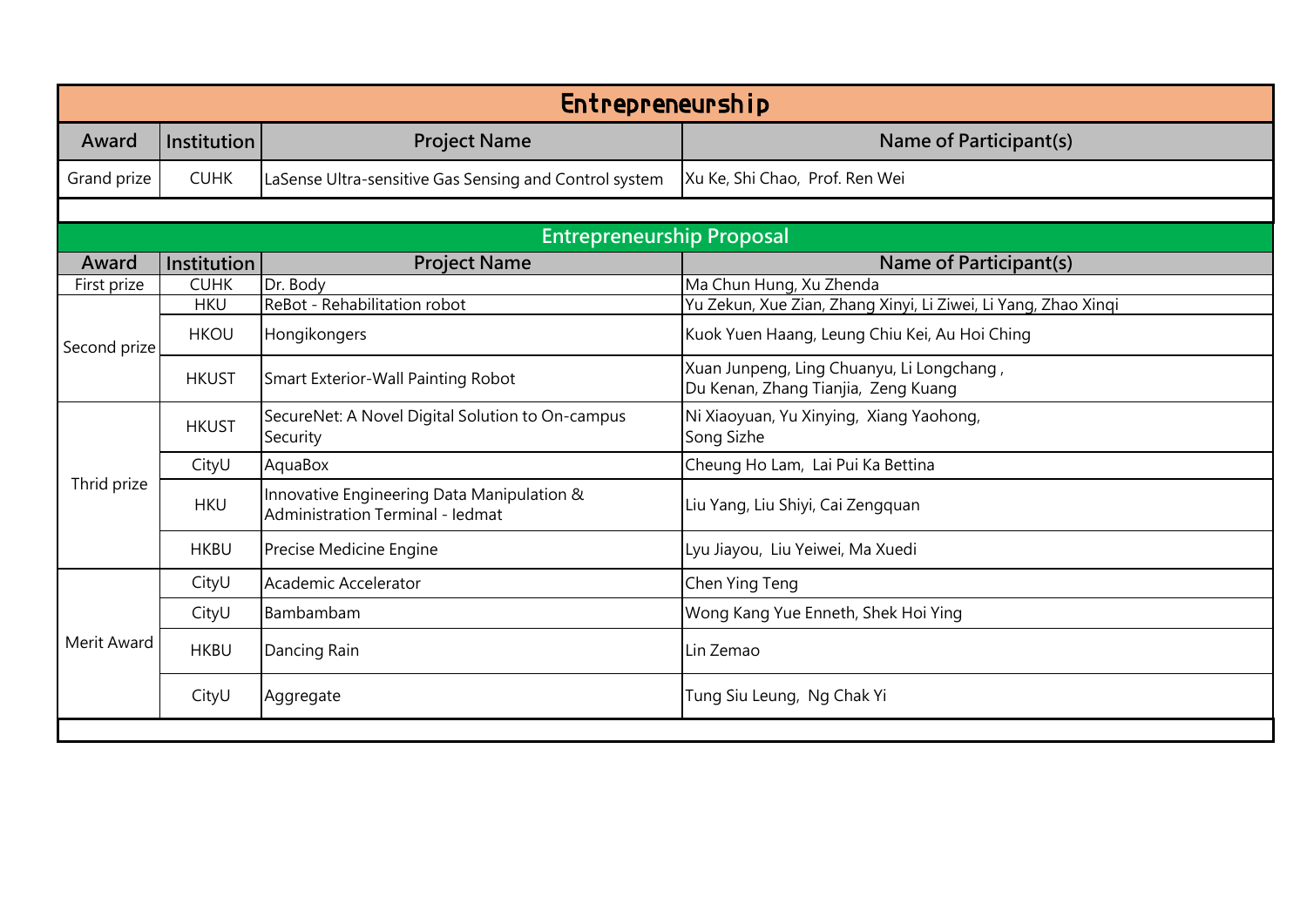| <b>Startup</b> |              |                                                                                        |                                                                                                           |  |
|----------------|--------------|----------------------------------------------------------------------------------------|-----------------------------------------------------------------------------------------------------------|--|
| Award          | Institution  | <b>Project Name</b>                                                                    | Name of Participant(s)                                                                                    |  |
| First prize    | <b>CUHK</b>  | LaSense Ultra-sensitive Gas Sensing and Control system                                 | Xu Ke, Shi Chao, Prof. Ren Wei                                                                            |  |
| Second prize   | <b>CUHK</b>  | Soft Wearable Exoskeletons for rehabilitation                                          | Heung Ho Lam, Tang Zhi Qiang, Shi Xianggian, Prof. Li Zheng , Prof. Tong Kai Yu                           |  |
|                | <b>HKUST</b> | Robotics 5 Axis 3D printer                                                             | Cheung Ngai                                                                                               |  |
|                | <b>HKU</b>   | Modernized Shellfish Home (MSH)                                                        | Law Ho Ka, Ma Hui, Mok King Him, Zhao Aiwei,<br>Tsun Shue Man                                             |  |
|                | <b>HKU</b>   | <b>Hydrosoft Limited</b>                                                               | Shen Zhong, Zhong Hua, Li Jing, Zhang Runzhi, Zhao Yafei, Dr.Wang Zheng                                   |  |
|                | <b>HKU</b>   | Pre-clinical studies of a small molecule KSD179019 on<br><b>Anti-Hypertension Drug</b> | Kailash Singh, Kenneth Lai, Prof. Billy Kwok Chong Chow                                                   |  |
| Thrid prize    | <b>HKU</b>   | Direct Thermal Charging Cell                                                           | Huang Yu Ting, Wu Xinya, Pang Chun Lin,<br>Dr. Feng Shien-Ping                                            |  |
|                | <b>HKU</b>   | Litex                                                                                  | Chan Lok Wing, Chan Ka Hou, Yeung Tsz Lok · Poon Chi Man Jasmine · Chow<br>Pok Yin Cuthbert               |  |
| Merit Award    | CityU        | Construction Safety Audit with blockchain (CSAB)<br>Platform                           | Or Siu Hong, Wong Chun Kit, Zhou Yayi, Zhang Mingcan,<br>Ni Xinyi, Tanha Wahid Adrita, Dr. Fung Wing Hong |  |
|                | <b>HKUST</b> | <b>MEEZI</b>                                                                           | Li Chin, Yeung Wing Ching Vinnci, Wang Xingi                                                              |  |
|                | <b>HKUST</b> | <b>ANIDEEP</b>                                                                         | Luk Wing San, Tsoi Ho Ching, Lam Chun Tung Patrick,<br>Lam Fong Pui                                       |  |
|                |              |                                                                                        |                                                                                                           |  |